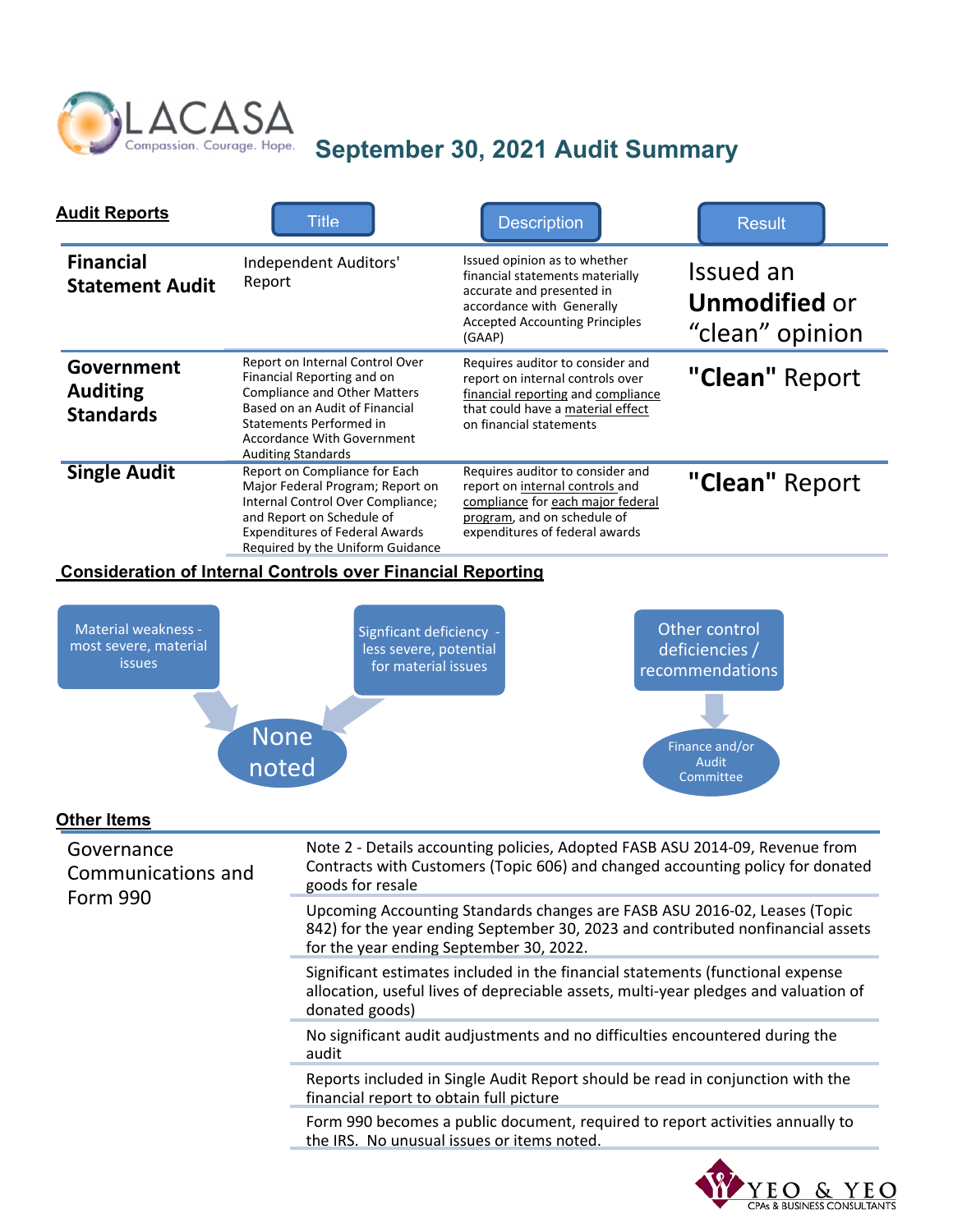

Compassion. Courage. Hope. September 30, 2021 Audit Summary

## **Financial Statement Highlights**